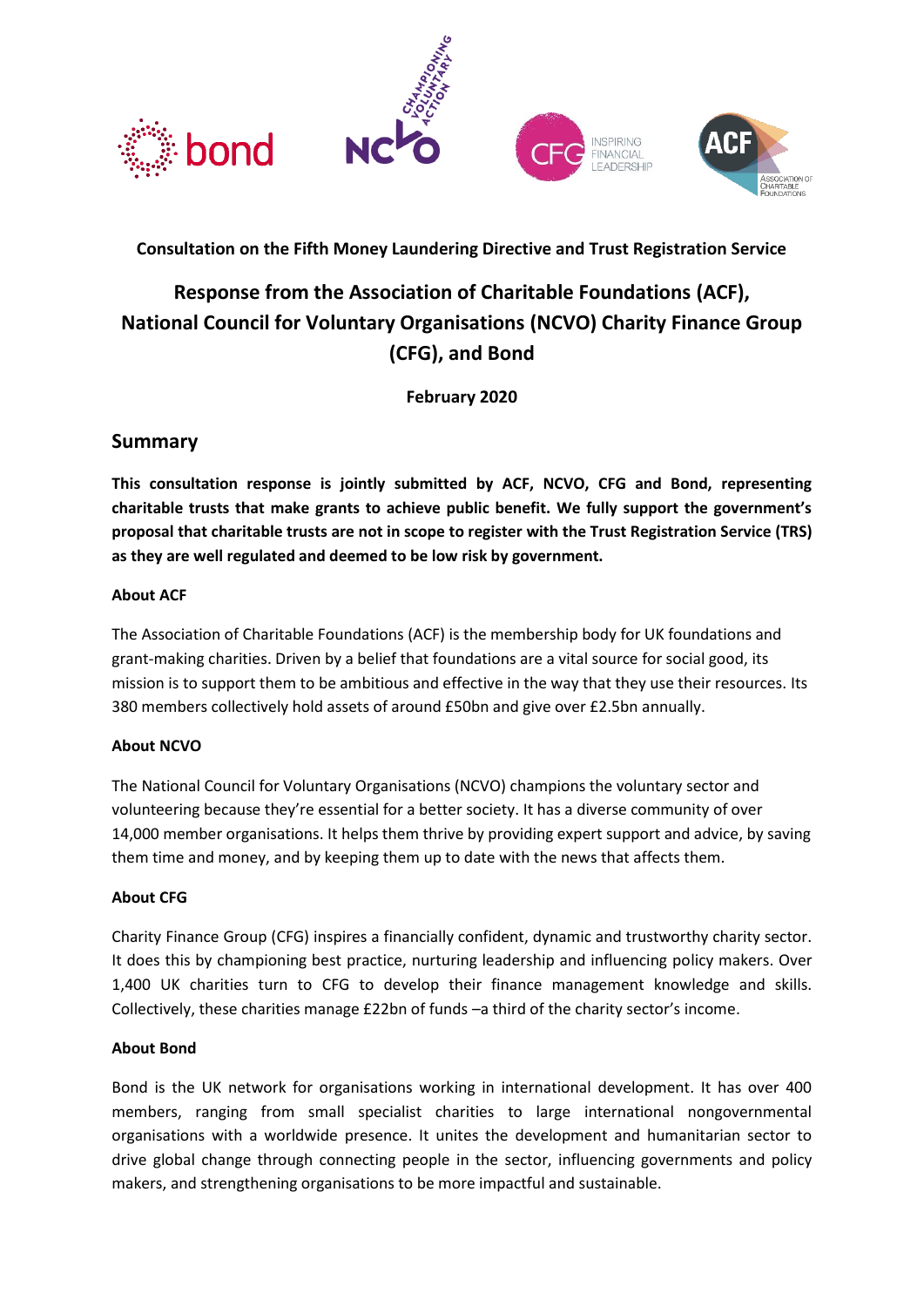**To support the proposal that charitable trusts fall out of scope of the Trust Registration Service (TRS), we make the following points:**

### **1. Charity regulation in the UK is broad and robust**

- Charities are regulated by dedicated regulators in the UK's jurisdictions with substantial powers
- Depending on their activities, charities are also regulated by other bodies including Companies House, HMRC and the Information Commissioner's Office
- Smaller charities (with income under £5,000) in England and Wales that are not registered with the regulators are still subject to law and regulation
- Exempt charities are generally regulated by government departments or other regulators
- It is hard to draw parallels with other countries where 'trusts' as such do not exist and the charity legal and regulatory environments are different

## **2. The risk that charitable trusts may be used for money laundering is low**

- This is supported by the government's 2017 National Risk Assessment
- The Financial Action Task Force (FATF) amended its recommendations to reflect that non-profit organisations are not particularly vulnerable to abuse
- An evaluation of the UK under FATF praised the work of the charity regulators in mitigating risk
- There are additional measures in place for charities working in high-risk jurisdictions
- **3. There are various measures in place that require or encourage charitable trusts to be transparent**
	- Information is shared publicly and on request under charity regulation
	- There are a number of efforts within the charity sector to share and promote best practice in transparency, including those led by NCVO and ACF

## **4. There are unique considerations for charitable trusts to be taken into account**

- Identifying beneficial owners may be complex for charitable trusts, and such information is already available publicly via the register of charities
- The information required by the TRS is already largely available on the charity regulators' registers, which is proportionate to the circumstances of charitable trusts
- The administrative burden of the TRS means that charitable resources are diverted away from grant-making and the trust's core functions, and towards administration costs

**Thank you for the opportunity to respond to this consultation as the proposals are being developed. If you would like to discuss anything in this response in further detail, please email [policy@acf.org.uk](mailto:policy@acf.org.uk)**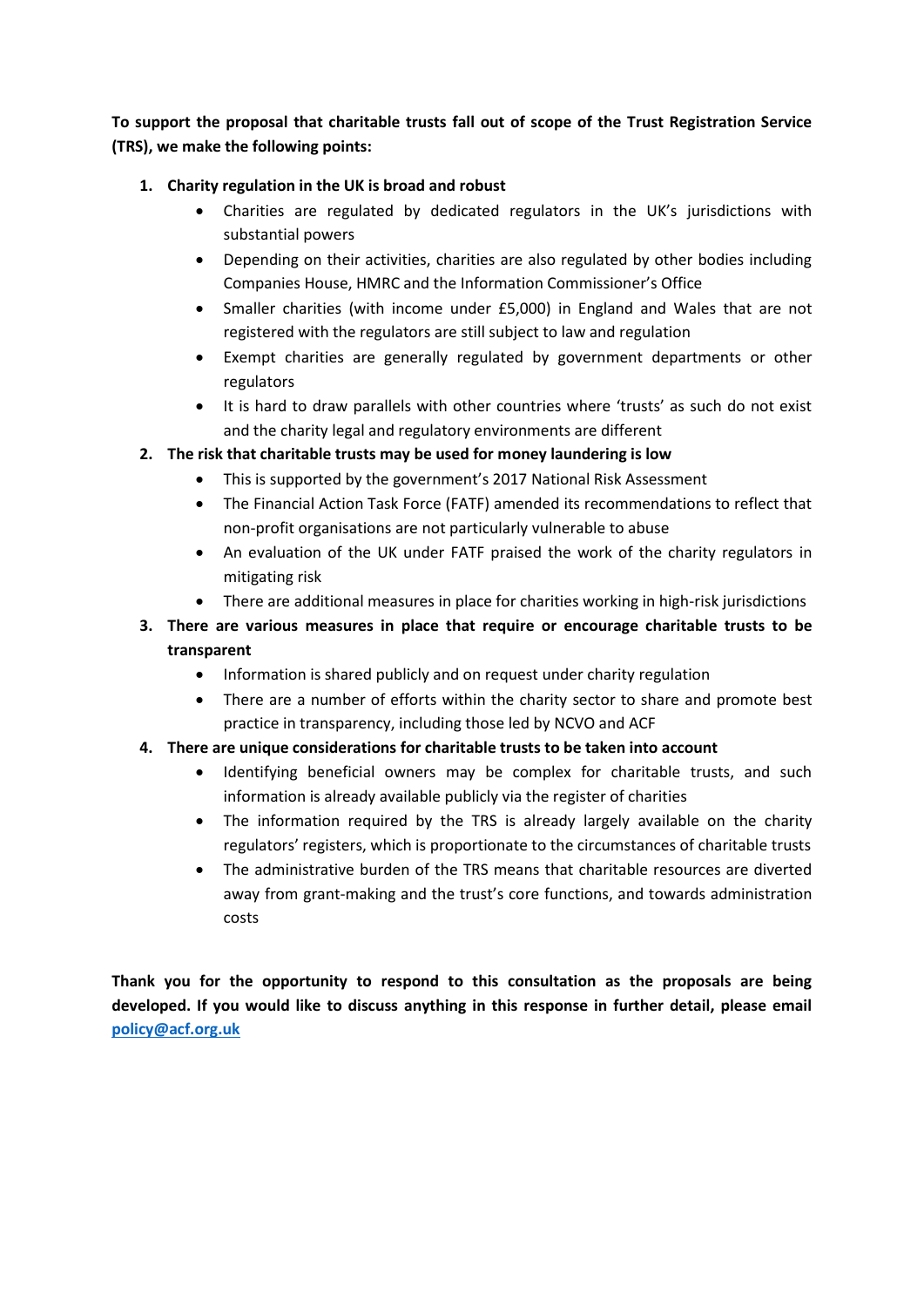## **1. Charity regulation in the UK is broad and robust**

**Charitable trusts are subject to broad, robust and overlapping regulatory regimes, many of which go far beyond the requirements of the Trust Registration Service (TRS) in ensuring legal compliance, transparency, and appropriate use of the trust for charitable purposes. Below we demonstrate the regulatory environment for charitable trusts as charities, and explain why this is sufficient in achieving the government's aims.**

Charitable trusts are established to deliver their charitable purposes for the public benefit, governed by a board of trustees. As charities, they are regulated in a number of ways, including:

- charity regulators in England and Wales<sup>1</sup>, Scotland<sup>2</sup> and Northern Ireland<sup>3</sup>
- in respect of fundraising, the Fundraising Regulator in England, Wales and Northern Ireland and the Scottish Fundraising Standards Panel in Scotland
- applying to HM Revenue and Customs to be registered as a charity for tax purposes.

Charities are also regulated by other bodies in a variety of different ways, including Companies House for charitable companies and the Information Commissioner's Office.

The Charity Commission for England and Wales, which has 168,000 charities on its register and is the UK's largest charity regulator, has a wide range of powers under charity law, including the power to:

- restrict transactions a charity may enter into
- appoint additional trustees
- 'freeze' a charity's bank account
- suspend or remove a trustee
- appoint an interim manager
- make a referral for investigation to the police and other law enforcement agencies.

The Commission has issued a toolkit specifically aimed at due diligence in receipt of donations, and the duty to consider the best interests of the charity and ensure charitable funds are only received for charitable purposes is a core feature of charity law. The Fundraising Regulator's Code of Fundraising Practice also includes specific guidance on receiving donations, which specifically references the Proceeds of Crime Act 2002. The sector's Charity Governance Code<sup>4</sup>, endorsed by the Commission, also emphasises the importance of appropriate procedures for boards in assessing risk and ensuring appropriate financial controls.

### *Smaller charities*

All charities regardless of their size are subject to charity law and regulation, and charitable incorporated organisations (CIOs) are also required to register whatever their size. In England and Wales, unlike Scotland and Northern Ireland, charities with an annual income below £5,000 apart

<sup>1</sup> <https://www.gov.uk/government/organisations/charity-commission>

<sup>2</sup> <https://www.oscr.org.uk/>

<sup>3</sup> <https://www.charitycommissionni.org.uk/>

<sup>4</sup> <https://www.charitygovernancecode.org/en/front-page>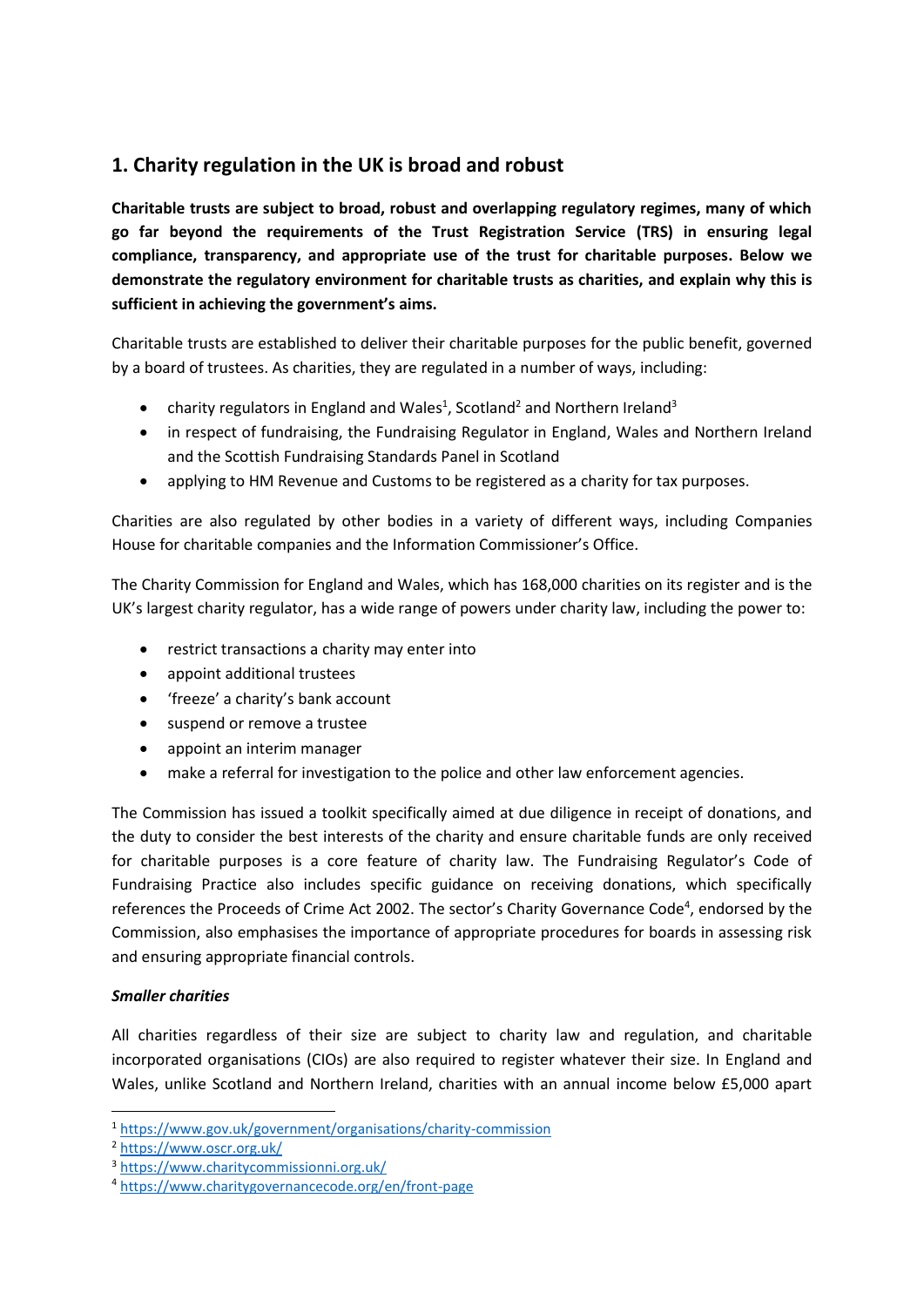from charitable incorporated organisations (CIOs) are not obliged to register with the Charity Commission (though they can apply to register in some circumstances). These are known as 'excepted' charities. But it is important to recognise that being excepted from registration does not mean that charities are exempt from charity law or regulation. Concerns can still be investigated, and the Commission retains its other powers.

NCVO's Almanac<sup>5</sup> publishes a wide range of data relating to micro-charities (with incomes under £10,000) based on a large sample, including the geographical areas charities work in. The most striking pattern is that micro-charities are the part of the sector most likely to be working locally and joint least likely to be working overseas: 6% are focused on UK and overseas work, and 4% are focused only on overseas work. The figures for largest charities, meanwhile, are 10% (UK and overseas) and 11% (overseas only) respectively.

### *Exempt charities*

A number of charities are not regulated by the Charity Commission because they have an alternative principal regulator for the purposes of charity law. This is intended to avoid unnecessary duplication.

Only a few exempt charities do not currently have a principal regulator, but these charities are overwhelmingly domestic in focus. They tend to be charitable community benefit societies and registered friendly societies, including social housing providers, and must register with the Financial Conduct Authority, along with the Regulator of Social Housing in the relevant cases.

#### **International comparators**

The UK charity regulatory regime is in many ways distinct from that in other jurisdictions. 5MLD is being implemented across Europe, although the registration requirement is taking different forms due to the various legal structures and entities in individual jurisdictions. In the UK, charitable trusts are charities registered with the relevant regulator(s), as set out above. The terms 'charitable trust' and 'charitable foundation' are often used interchangeably to refer to charities whose primary activity is making grants, often with an independent source of income derived from an endowment. Many are established as charitable trusts; many were originally established as charitable trusts but have evolved over time to take advantage of newer charitable structures, of which there are many. Charitable trusts in particular are not commonplace as a legal structure throughout Europe. Dafne (Donors and Foundations Networks in Europe) has summaries of the regimes for charitable foundations and trusts in European countries $6$ .

## **2. The risk that charitable trusts may be used to launder money is low**

**Several government-led assessments have deemed the risk that charitable trusts may be used for money laundering is low. Below we present the evidence to support this and the measures taken to ensure the risk remains low.**

<sup>5</sup> <https://data.ncvo.org.uk/>

<sup>6</sup> <https://dafne-online.eu/country-profiles/>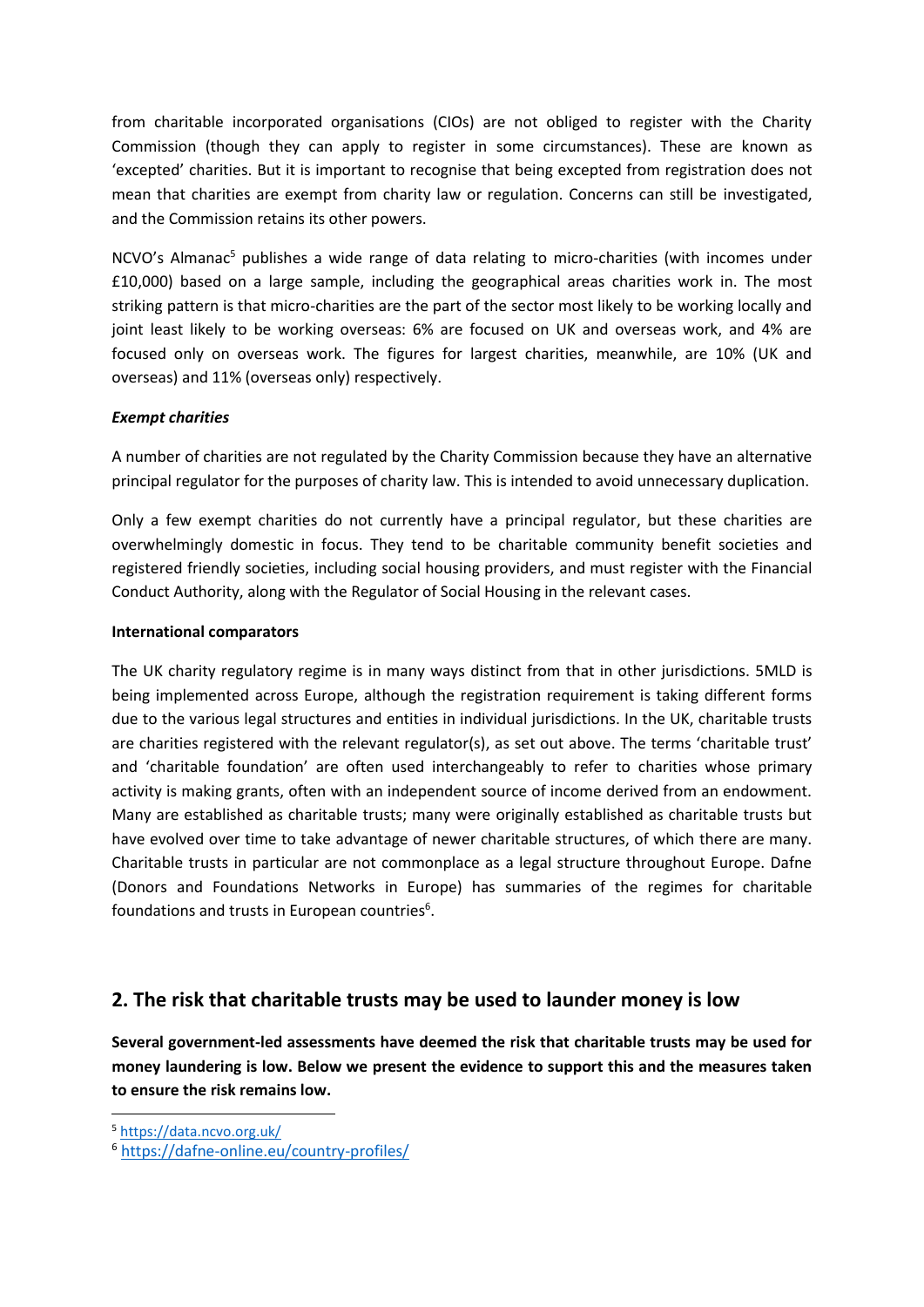In 2017, HM Treasury and the Home Office's National Risk Assessment of Money Laundering and Terrorist Financing downgraded the risk for charities from medium-high to low. It was deemed that the use of non-profit organisations was not an attractive means to launder money. The 2017 NRA summarises the risk as follows:

*"In comparison to the overall size of the UK charity sector, the amount of known abuse for terrorist financing is very low. It is unlikely that charities have been set up for the purpose of funding terrorism. As such, we now assess the risk of abuse of NPOs altogether for terrorist financing as low."<sup>7</sup>*

This is in part due to an increased emphasis on understanding and mitigating against financial crime within the sector. This has seen notable improvements in charities' understanding of these issues, including the creation of a Charities Fraud Awareness Hub<sup>8</sup>, and the Charity Commission producing detailed guidance that is frequently updated.

In 2016 there was an important change to the Financial Action Task Force (FATF) policy regarding non-profit organisations, when it amended 'Recommendation 8' meaning it deemed non-profit organisations not being considered 'particularly' vulnerable to financial fraud. It now states that countries should employ a risk-based approach:

*"In its mutual evaluation of the UK, the Financial Action Task Force (FATF) observed that the UK had a good understanding of the terrorist financing and money laundering risks associated with charities and applied a targeted risk-based approach to mitigating these risks. It also praised the role of the charity regulators in facilitating compliance, highlighting practical examples of the UK's in helping to protect the sector from abuse, and is consistent with the overall risk profile of charities.*

*…*

*Countries should apply focused and proportionate measures, in line with the risk–based approach, to such non-profit organisations to protect them from terrorist financing abuse."<sup>9</sup>*

The majority of unregistered charities are local charities, which FATF identifies as low risk. FATF identifies that the Charity Commission's wider activities have "largely mitigated" the "minor" risk associated with charities with incomes under £5,000<sup>10</sup>.

Furthermore, even though charities might not be registered, the Charity Commission still has jurisdiction over them, as mentioned earlier, and FATF points to good examples of co-operation between the regulator and the National Terrorist Financial Investigation Unit (NTFIU) to detect and prevent terrorist financing.<sup>11</sup> They state "*The close relationship between the CCEW and counter-*

7

[https://assets.publishing.service.gov.uk/government/uploads/system/uploads/attachment\\_data/file/655198/](https://assets.publishing.service.gov.uk/government/uploads/system/uploads/attachment_data/file/655198/National_risk_assessment_of_money_laundering_and_terrorist_financing_2017_pdf_web.pdf) National risk assessment of money laundering and terrorist financing 2017 pdf web.pdf <sup>8</sup> <https://www.gov.uk/guidance/protect-your-charity-from-fraud#charity-fraud-awareness-hub>

<sup>9</sup> ttps://www.fatf-gafi.org/media/fatf/documents/reports/mer4/MER-United-Kingdom-2018.pdf  $10$  Ibid

 $11$  Ibid p102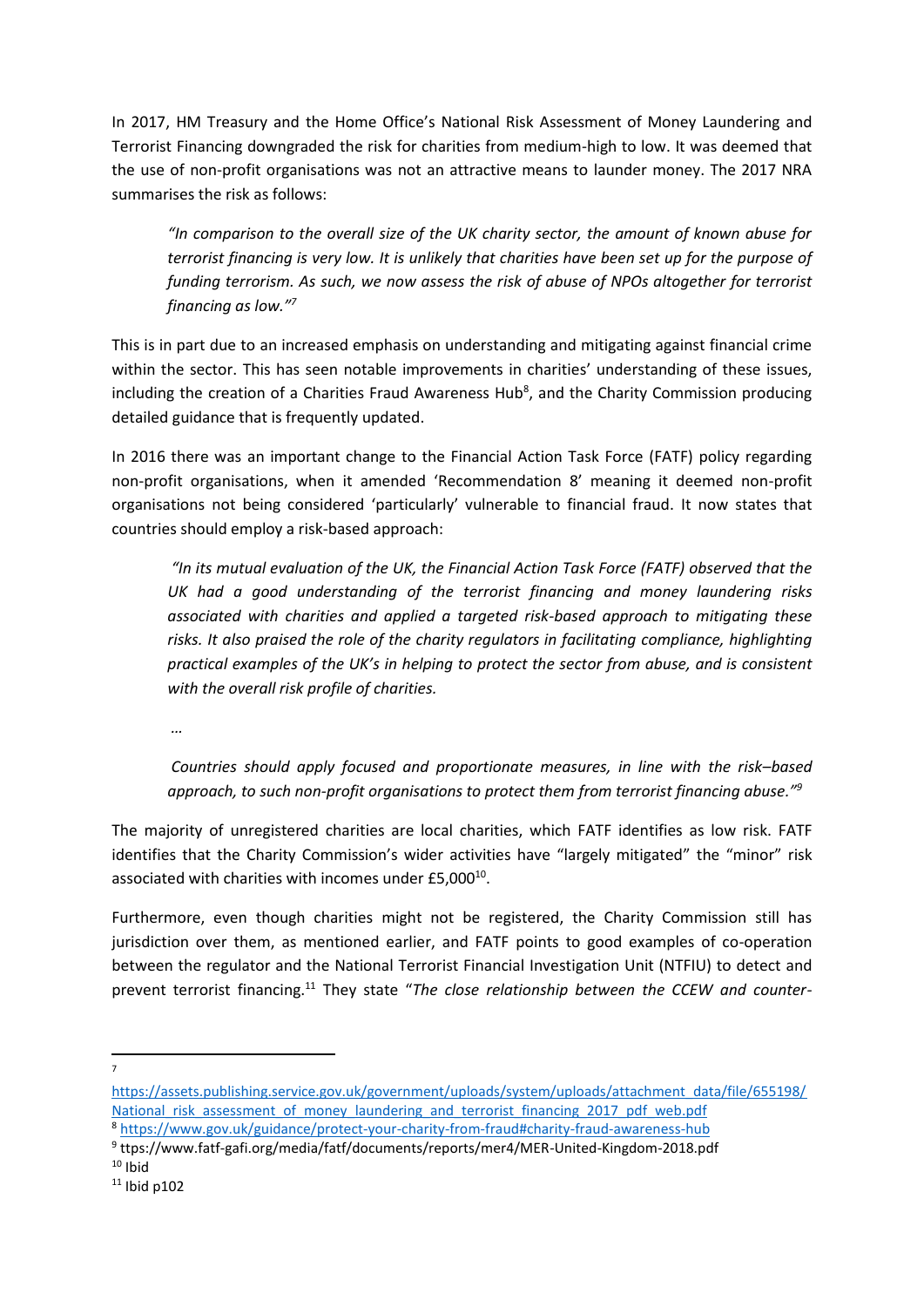*terrorism agencies, including the NTFIU, also ensures that any information and intelligence on unregistered and informal charities is shared to ensure oversight of the sector." <sup>12</sup>*

### **Additional checks for charities working in high-risk jurisdictions**

There are already robust procedures and checks in place for charities working in higher risks jurisdictions. For those areas which have been deemed to be higher risk (primarily charities working in high-risk jurisdictions such as Syria and Iraq) the government has created a Tri-sector Working Group on the Operation of International NGOs in High-Risk Jurisdictions, chaired by the Home Office and in operation since November 2017. The group has participants from multiple parts of government, including OFSI, the Home Office, Foreign Office and DfID, alongside representatives from the financial services industry and international non-government organisations. Part of the group's work is to provide a mutual understanding of risks and a collaborative approach to risk management, and to ensure the compliance requirements placed on civil society are proportionate, while also meeting the needs of government and financial institutions.

In addition, the Charity Commission has an effective programme focusing on charities which are deemed higher risk for terrorist financing purposes. It also produces guidance and regulatory alerts to these charities advising them on the risks, helping to protect them from abuse.

## **3. Considerations for charitable trusts**

## **There are some unique considerations for charitable trusts in how the Trust Registration Service may affect their work and operations. Below we present reasons why the government's proposal that charitable trusts are not within scope of the TRS is responsible and proportionate.**

There are complexities for charitable trusts in interpreting beneficial ownership. The beneficial owner could refer to: the settlor, the trustees, the protector (if any), the beneficiaries or class of persons in whose interest the trust operates, and any other natural person exercising ultimate control. The term 'beneficial owner' is itself problematic for charitable trusts, where the benefit is to the public and there is less often a sense of 'ownership' that is comparable to private trusts. Where the beneficial owner is a class of persons, it is challenging to understand the requirements; the vast majority of that particular class may have no knowledge of the trust's existence. The charitable trust's beneficiary groups are listed on the public charity register, as per charity regulation set out above.

Where the beneficial owners are the trustees, having to disclose details beyond what is required on the regulators' register is disproportionate, and may pose additional concerns to trustees where third parties are able to request the data. At present, the Charity Commission for England and Wales requires trustees to submit their name, address, contact details, date of birth and date they started as a trustee. The TRS would additionally require passport or National Insurance number, which is disproportionate given the low risk nature of charitable trusts as set out above. Furthermore, making that information available to third parties under request may place trustees in harm's way,

 $12$  Ibid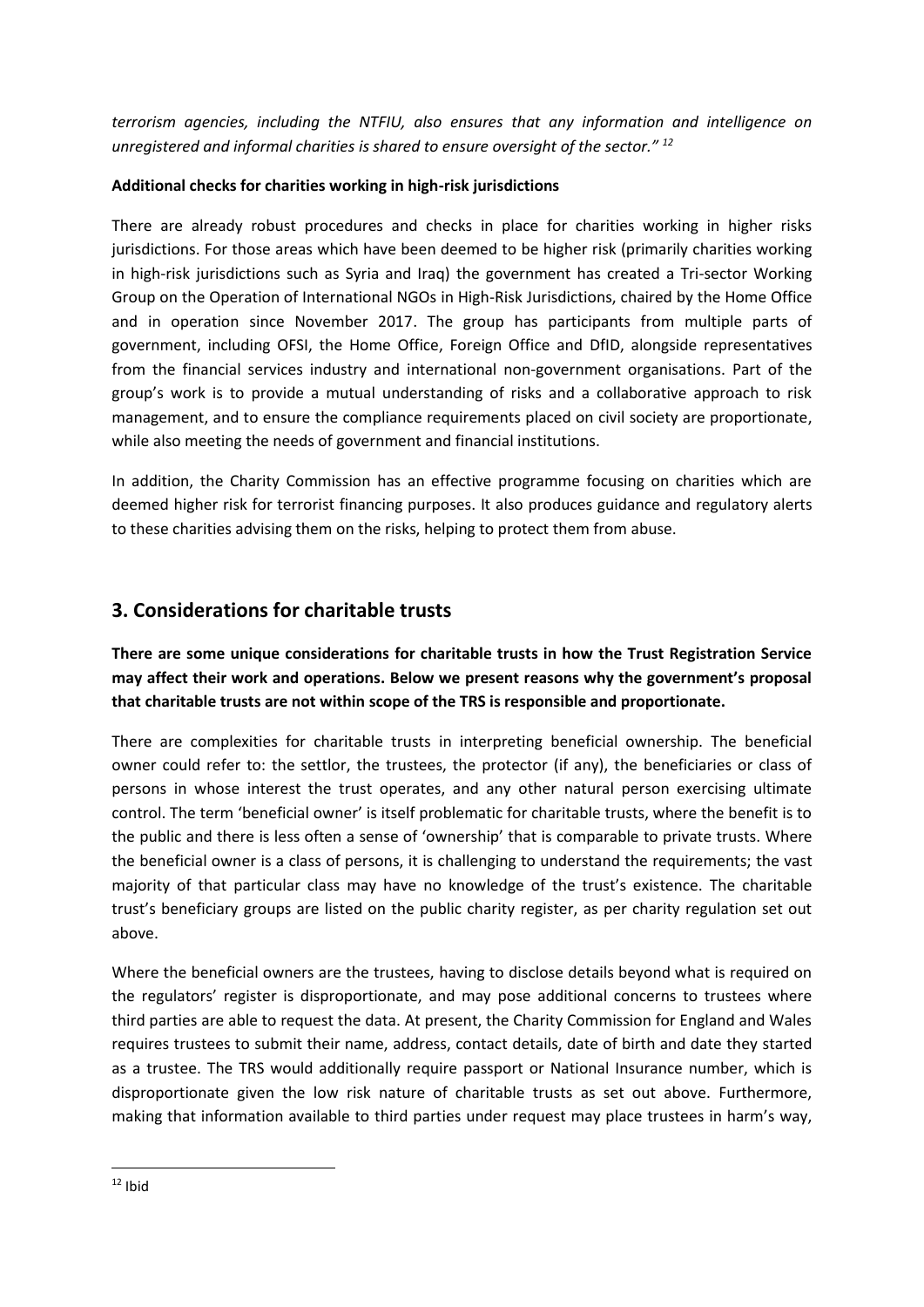where the charitable trust may carry out vital work that is deemed controversial in other jurisdictions, or where trustees themselves have particular vulnerabilities.

Trustees play an essential role in civil society, but it can be difficult for charities to recruit new trustees. Charities are making efforts to recruit openly and from diverse networks, but there are barriers to trusteeship. A large number of trustee positions are thought to be unfilled, which indicates the need to encourage trusteeship and break down barriers that prevent people participating. In response to these concerns, there are significant efforts across to bring more trustees into the charity sector, representing a range of demographics, views and experiences. These include ACF's own report *Diversity, equity and inclusion: the pillars of stronger foundation practice<sup>13</sup>* , which has direct relevance to charitable trusts. These efforts are trying to break down the barriers to trusteeship, some of which relate to the onerous and complex legal commitments trustees undertake and the high level of public scrutiny. For example, a charitable trust working on criminal justice issues may seek people who have experienced the system to join their board, and individuals may be disincentivised by the level of publicity and obligation trustees can be subjected to. The TRS would add significantly to these commitments and may deter much needed volunteers from becoming trustees.

A further concern is the administrative burden posed by the TRS. While we recognise that all trusts under the TRS's scope would feel some burden of additional requirements, it is particularly acute for charitable trusts whose resources are dedicated to charitable purposes. Resources spent on professional advice or disproportionate bureaucracy are diverted away from the charitable trust's core purposes.

## **4. Transparency of charitable trusts**

**A high level of information is available publicly and on request about charitable trusts, including most of the information sought by the TRS and much more beyond. Where this information is not shared, it is with good reason to protect trustees from harm. Below we summarise the ways in which charitable trusts are transparent both in terms of regulation and in terms of practice within the charity sector.**

The Charity Commission requires registered charities to submit an annual return. Charities with incomes under £10,000 must report their income and spending, while charities above £10,000 must answer questions about their work in an annual return. Once the threshold of £25,000 is crossed, charities must have their accounts checked and reviewed by an independent examiner's report. They also need a full audit if they have either income over £1 million or gross assets over £3.26 million and income over £250,000. CIOs must answer questions in their annual return and include PDF copies of their accounts, whatever their size.

All charities with incomes over £25,000 have to provide PDFs of their trustees' annual report. These are published, and most charities make these available on their websites, as well as being accessible

<sup>13</sup> [https://www.acf.org.uk/downloads/ACF\\_DEI\\_Thepillarsofstrongerfoundationpractice\\_final.pdf](https://www.acf.org.uk/downloads/ACF_DEI_Thepillarsofstrongerfoundationpractice_final.pdf)